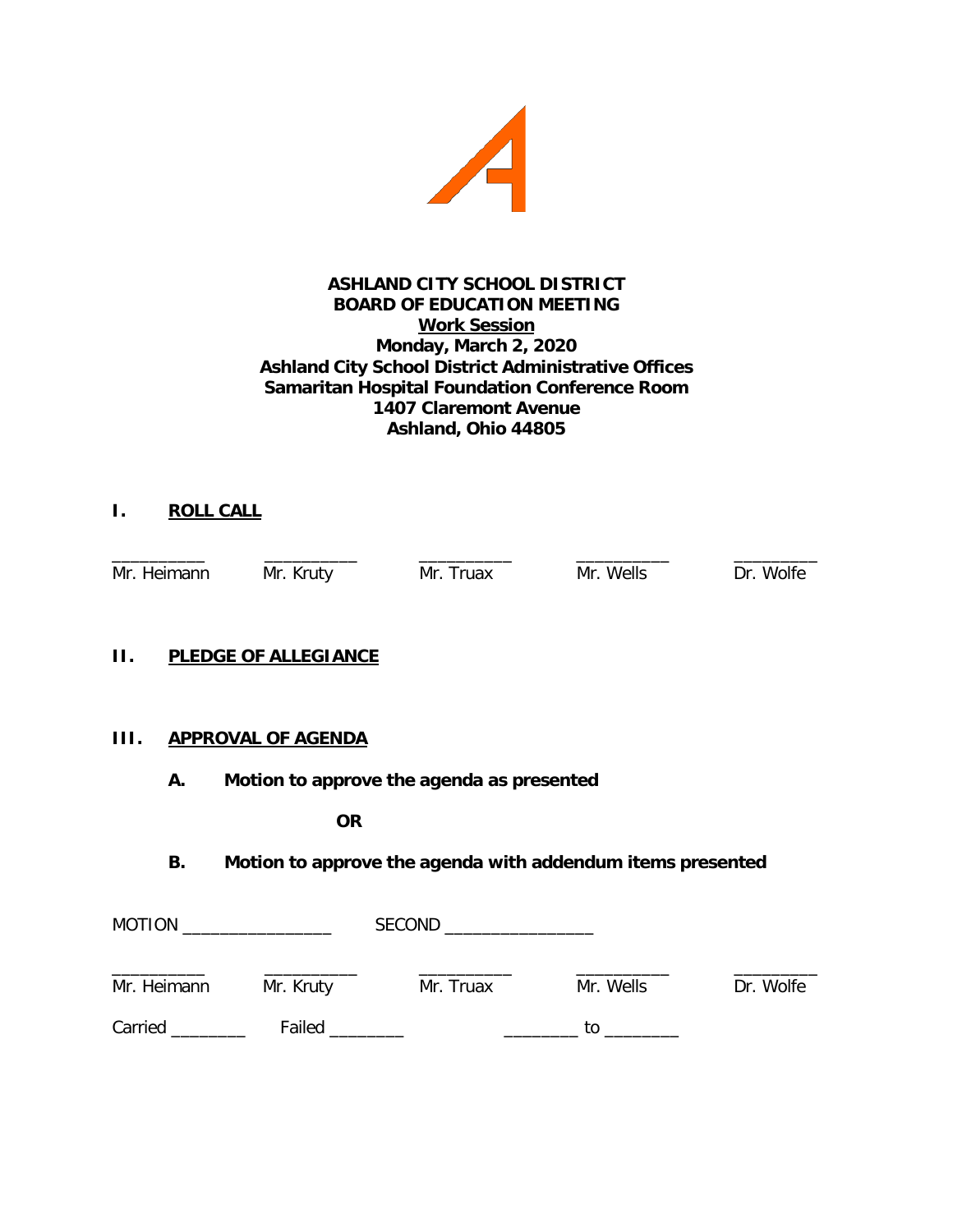### **IV. DISCUSSION ITEMS**

- **A. Board Presentations**
	- **March – Tech in the Classroom**
	- **April – Striving Readers**
	- **May – AHS Formative Assessment**
- **B. Business Advisory Council**
- **C. Construction**
- **D. Spring Testing**
- **E. Other**

## **V. EXECUTIVE SESSION**

Whereas, as a public board of education may hold a executive session only after a majority of a quorum of this board determines by a roll call vote to hold such a session and only at a regular or special meeting for the sole purpose of the consideration of any of the following matters:

### **A. To consider one or more, as applicable, of the checkmarked items with respect to a public employee or official:**

- 1. \_\_\_\_ Appointment
- 2. \_\_\_\_ Employment
- 3. \_\_\_\_ Dismissal
- 4. \_\_\_\_ Discipline
- 5. \_\_\_\_ Promotion
- 6. \_\_\_\_ Demotion
- 7. \_\_\_\_ Compensation
- 8. \_\_\_\_ Investigation of charges/complaints (unless public hearing requested).
- **B. To consider the purchase of property for the public purposes or for the sale of property at competitive bidding.**
- **C. Conferences with an attorney for the public body concerning disputes involving the public body that are the subject of pending or imminent court action.**
- **D. Preparing for, conducting, or reviewing negotiations or bargaining sessions with public employees concerning their compensation or other terms and conditions of their employment.**
- **E. Matters required to be kept confidential by federal law or rules or state statutes.**